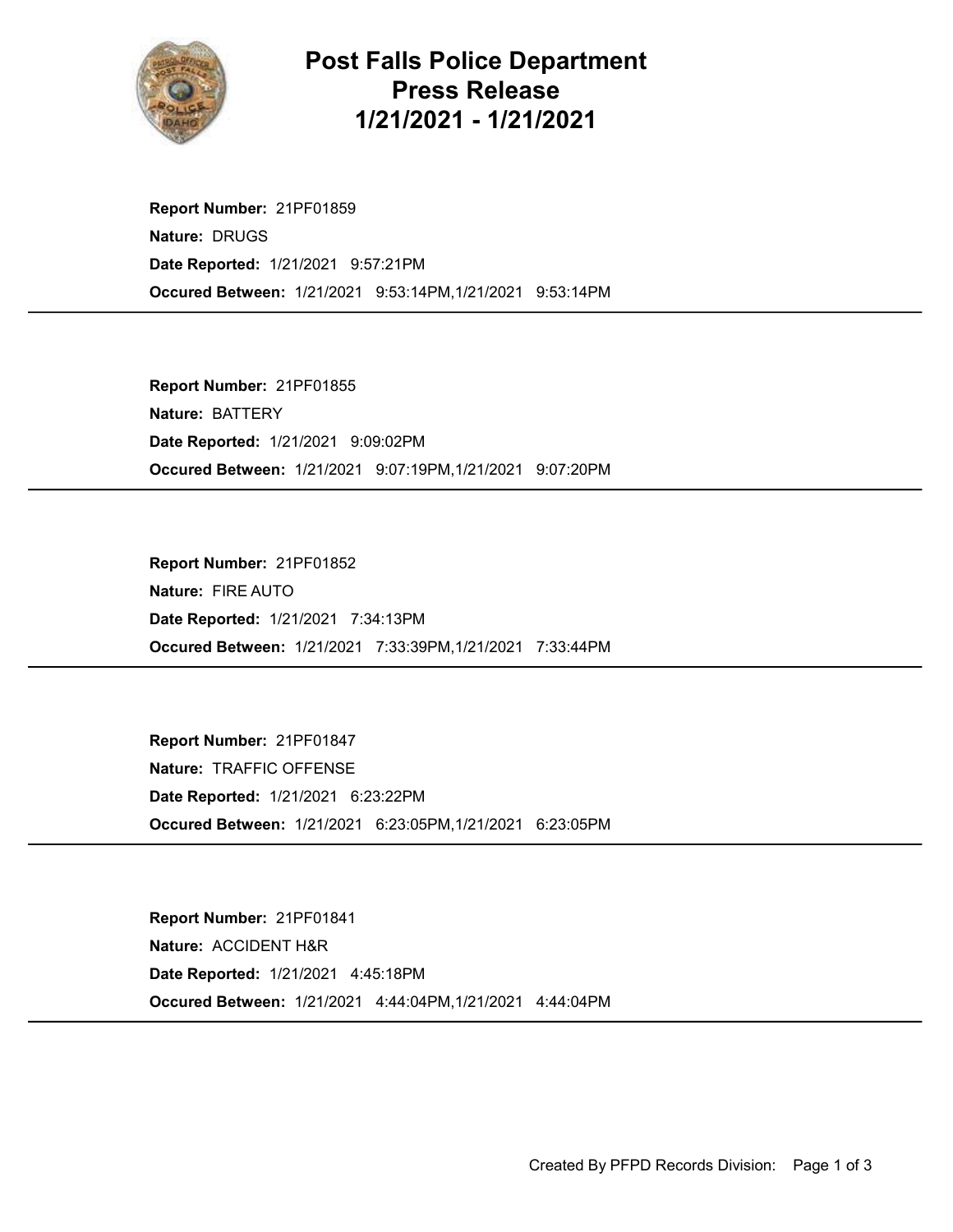Occured Between: 1/21/2021 12:19:00PM,1/21/2021 1:05:00PM Report Number: 21PF01832 Nature: THEFT Date Reported: 1/21/2021 3:42:01PM

Occured Between: 1/21/2021 2:59:59PM,1/21/2021 2:59:59PM Report Number: 21PF01820 Nature: BATTERY Date Reported: 1/21/2021 3:00:08PM

Occured Between: 1/21/2021 2:03:05PM,1/21/2021 2:03:05PM Report Number: 21PF01812 Nature: DRUGS Date Reported: 1/21/2021 2:03:43PM

Occured Between: 1/21/2021 12:20:00PM,1/21/2021 12:53:07PM Report Number: 21PF01808 Nature: THEFT GRAND Date Reported: 1/21/2021 12:57:00PM

Occured Between: 10/30/2020 5:47:52PM,11/4/2020 3:29:45PM Report Number: 21PF01803 Nature: BURGLARY Date Reported: 1/21/2021 12:33:27PM

Occured Between: 1/21/2021 12:19:50PM,1/21/2021 12:19:50PM Report Number: 21PF01799 Nature: ANIMAL CONTAIN Date Reported: 1/21/2021 12:20:49PM